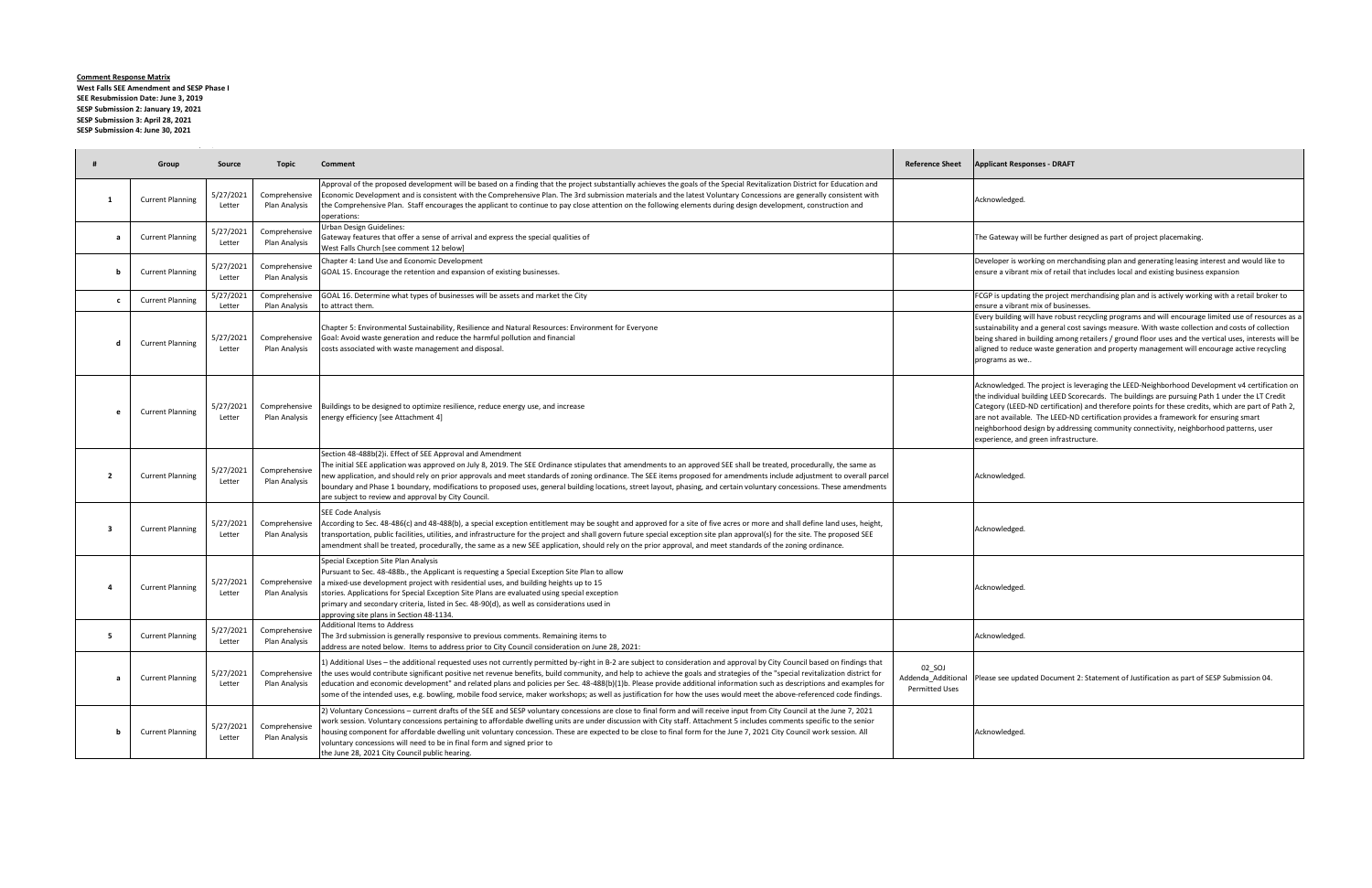| c              | <b>Current Planning</b> | 5/27/2021<br>Letter | Comprehensive<br>Plan Analysis | 3) Electric vehicle charging stations – The plans currently show locations for four electric vehicle charging stations; two in A-1 block garage and two in D-2 block garage. The<br>voluntary concession for electric vehicle charging stations required the locations for stations, including a publicly accessible fast-charging station, and conduit, to be<br>identified by the time of SESP approval. Please identify which garages and/or site location the remaining stations and conduit is planned to be installed.<br>/C for reference: Electric Vehicle Charging Station: The Owner agrees that a minimum of ten (10) charging stations for electric vehicles will be provided in the project<br>parking garage, as well as a minimum of one (1) additional publicly accessible fast-charge station at a location to be determined at SESP within the project. The Owner<br>further agrees to provide conduit for the future installation of thirty (30) additional charging stations for electrical vehicles. The location of the charging station will be<br>determined at SESP Approval, but will include stations and conduit in both the residential and commercial portions of the project. | 09 Detailed Parking<br>Plans Garage A, B3, D2 | FCGP confirms its commitment to provide a<br>minimum of 1 publicly accessible fast-charg<br>Plans Garage A, B3, D2 in the SESP Submissi |
|----------------|-------------------------|---------------------|--------------------------------|--------------------------------------------------------------------------------------------------------------------------------------------------------------------------------------------------------------------------------------------------------------------------------------------------------------------------------------------------------------------------------------------------------------------------------------------------------------------------------------------------------------------------------------------------------------------------------------------------------------------------------------------------------------------------------------------------------------------------------------------------------------------------------------------------------------------------------------------------------------------------------------------------------------------------------------------------------------------------------------------------------------------------------------------------------------------------------------------------------------------------------------------------------------------------------------------------------------|-----------------------------------------------|-----------------------------------------------------------------------------------------------------------------------------------------|
| 6              | <b>Current Planning</b> | 5/27/2021<br>Letter | Comprehensive<br>Plan Analysis | Items to address through administrative review and approval process post-SESP approval:                                                                                                                                                                                                                                                                                                                                                                                                                                                                                                                                                                                                                                                                                                                                                                                                                                                                                                                                                                                                                                                                                                                      |                                               | Acknowledged                                                                                                                            |
| a              | <b>Current Planning</b> | 5/27/2021<br>Letter | Comprehensive<br>Plan Analysis | 4) The original July 8, 2019 approved SEE included a use program page. Since some of the use details are proposed to change, this page needs to be amended and included<br>with the final SEE amendment documents.                                                                                                                                                                                                                                                                                                                                                                                                                                                                                                                                                                                                                                                                                                                                                                                                                                                                                                                                                                                           |                                               | Acknowledged.                                                                                                                           |
| b              | <b>Current Planning</b> | 5/27/2021<br>Letter | Comprehensive<br>Plan Analysis | 5) TDM/PMP Plan: the language on page 3, 2nd bullet under Monitoring and Enforcement conflicts with the language on page 10, last three sentences under Transportation<br>Surveys. Please revise the language in the table on page 3 to reflect the language on page 10.                                                                                                                                                                                                                                                                                                                                                                                                                                                                                                                                                                                                                                                                                                                                                                                                                                                                                                                                     |                                               | Acknowledged. Language has been revised.                                                                                                |
| c              | <b>Current Planning</b> | 5/27/2021<br>Letter | Comprehensive<br>Plan Analysis | Per Attachment 1, Comment 2, Use of Parking Technologies: please ensure that the Parking Management Plan includes number and location of reserved spaces including<br>accessible spaces and short-term spaces reserved for pick-up and drop-off, and the operation and maintenance of spaces including access and revenue controls, employee<br>parking towing and hours of operation                                                                                                                                                                                                                                                                                                                                                                                                                                                                                                                                                                                                                                                                                                                                                                                                                        | 09 Detailed Parking<br>Plans Garage A, B3, D2 | Please see Document 8: Detailed Parking Pla<br>locations of these spaces. Please note as de<br>change.                                  |
| d              | <b>Current Planning</b> | 5/27/2021<br>Letter | Comprehensive<br>Plan Analysis | Response Matrix states minimum of 6,400 GSF of retail use in Phase 2. This is not<br>discussed in the SOJ or shown on the Site Program Summary Page.                                                                                                                                                                                                                                                                                                                                                                                                                                                                                                                                                                                                                                                                                                                                                                                                                                                                                                                                                                                                                                                         |                                               | A minimum of 6,272 SF of retail is required<br>Program Summary Page in the Supplementa                                                  |
| e              | <b>Current Planning</b> | 5/27/2021<br>Letter | Comprehensive<br>Plan Analysis | Streetscape: There is a request to modify the setbacks along Haycock Road in Block D-3 to a minimum of 9-feet clear sidewalk with a total setback from face of curb of<br>16.75-feet as a result of the latest designs of the site and the changes to the design of the Haycock street section required to accommodate the future traffic impacts on<br>he Haycock/Rt. 7 intersection. While this is not consistent with the recommendations provided in the Streetscape Standards for Commercial Streets, the Standards allow<br>for flexibility when there is a justification for variations. The SOJ Addenda provides the applicant's justification for the proposed flush planter edges and combined tree<br>planters. Please include a justification for the proposed streetscape width with 9-feet clear sidewalk.                                                                                                                                                                                                                                                                                                                                                                                     |                                               | FCGP is providing 9-ft clear sidewalk to acco<br>there is adequate areas for pedestrians alor                                           |
|                | <b>Current Planning</b> | 5/27/2021<br>Letter | Comprehensive<br>Plan Analysis | Submission 2 staff comment 24e. re: Haycock elevation last window/storefront area for the grocery space. Applicant states design intent is to provide a high quality<br>composite wall panel per the grocery tenant specification. What does composite wall panel look like, and could we see examples?                                                                                                                                                                                                                                                                                                                                                                                                                                                                                                                                                                                                                                                                                                                                                                                                                                                                                                      | A-A-0101                                      | Supplemental Packet: Panel referenced will be composite wall par<br>grocer ground level. See note for "Composi                          |
|                | <b>Current Planning</b> | 5/27/2021<br>Letter | Comprehensive<br>Plan Analysis | Sub 2 staff comments 24f. re: Haycock East elevation 2nd floor grocery façade area and note 2. The Applicant's response says Case Stone for this area, but the elevation<br>says translucent film and/or grocery branding graphics. Please clarify.                                                                                                                                                                                                                                                                                                                                                                                                                                                                                                                                                                                                                                                                                                                                                                                                                                                                                                                                                          | Supplemental Packet:<br>A-A-0101              | Previous response was a miscommunicatior<br>Haycock Elevation will be determined based<br>Select storefronts (location TBD) to receive  |
| h              | <b>Current Planning</b> | 5/27/2021<br>Letter | Comprehensive<br>Plan Analysis | The SESP civil sheets include a Conceptual New Infrastructure Plan which appears to have information cut off along the edges. Please provide the full sheet and confirm if<br>conduit for City IT is included per the following voluntary concession: The Owner agrees to provide two, 2" empty conduits for use by the City, to run under State Road 7<br>(West Broad Street/Leesburg Pike) and Haycock Road sidewalks and crosswalks constructed by the Owner. Conduits shall also include VDOT standard pull junction<br>boxes/hand-hole vaults at ends of right of way property boundary and at intervals of no more than 600' along the conduit path.                                                                                                                                                                                                                                                                                                                                                                                                                                                                                                                                                   |                                               | FCGP will provide the full sheet detailing the<br>project will provide (2) 2" empty conduits fo                                         |
| $\overline{7}$ | <b>Current Planning</b> | 5/27/2021<br>Letter | Comprehensive<br>Plan Analysis | Items to be addressed as part of placemaking and public art selection process (per Voluntary<br>Concession 13. Public Arts and Commons Use)                                                                                                                                                                                                                                                                                                                                                                                                                                                                                                                                                                                                                                                                                                                                                                                                                                                                                                                                                                                                                                                                  |                                               | Acknowledged.                                                                                                                           |
| a              | <b>Current Planning</b> | 5/27/2021<br>Letter | Comprehensive<br>Plan Analysis | Commons gateway design and public art placement                                                                                                                                                                                                                                                                                                                                                                                                                                                                                                                                                                                                                                                                                                                                                                                                                                                                                                                                                                                                                                                                                                                                                              |                                               | Acknowledged.                                                                                                                           |
| b              | <b>Current Planning</b> | 5/27/2021<br>Letter | Comprehensive<br>Plan Analysis | Parking garage mural design and placement                                                                                                                                                                                                                                                                                                                                                                                                                                                                                                                                                                                                                                                                                                                                                                                                                                                                                                                                                                                                                                                                                                                                                                    |                                               | Acknowledged.                                                                                                                           |
| c              | <b>Current Planning</b> | 5/27/2021<br>Letter | Comprehensive<br>Plan Analysis | Plaza on Haycock - Sheet L101 indicates P-102/Concrete Paving for most of this area. It seems this is a sizable area to provide some seating, decorative paving and<br>landscaping to create a small urban plaza as a gateway into the project from mid-block Haycock. The current design feels more transient, but it could be more welcoming<br>with some minor design tweaks.                                                                                                                                                                                                                                                                                                                                                                                                                                                                                                                                                                                                                                                                                                                                                                                                                             |                                               | Acknowledged. FCGP will provide an update<br>on resubmission.                                                                           |
| d              | <b>Current Planning</b> | 5/27/2021<br>Letter | Comprehensive<br>Plan Analysis | Art wrap for the VDOT signal equipment at the corner of Leesburg Pike/Haycock Road.                                                                                                                                                                                                                                                                                                                                                                                                                                                                                                                                                                                                                                                                                                                                                                                                                                                                                                                                                                                                                                                                                                                          |                                               | Acknowledged.                                                                                                                           |
| 8              | <b>Current Planning</b> | 5/27/2021<br>Letter | Comprehensive<br>Plan Analysis | Prior to SESP issuance, applicable bonds will need to be submitted. Bond information and instructions are included in Attachments 8 and 9. Please contact Karin Battle<br>(kbattle@fallschurchva.gov) and/or Brittney Barbour (bbarbour@fallschurchva.gov) with questions on how to proceed with bond preparation and submission.                                                                                                                                                                                                                                                                                                                                                                                                                                                                                                                                                                                                                                                                                                                                                                                                                                                                            |                                               | Acknowledged.                                                                                                                           |

irms its commitment to provide a minimum of 10 charging stations as well as a of 1 publicly accessible fast-charge station. Please see Document 8: Detailed Parking age A, B3, D2 in the SESP Submission 04 for futher details on these stations.

Pleasument 8: Detailed Parking Plans Garage A, B3, D2 in the SESP Submission 04 for the of these spaces. Please note as designs develop, exact locations of spaces are subject to

m of 6,272 SF of retail is required in Phase 2 per the VCs. Please see updates Site iummary Page in the Supplemental Package.

oviding 9-ft clear sidewalk to accommodate feasibility of a future Phase 2 and feels that lequate areas for pedestrians along Haycock with the 9-ft clear sidewalk

renced will be composite wall panel as specified by the grocer tenant and shown at und level. See note for "Composite Wall Panel Color #1".

esponse was a miscommunication. The fenestration at the grocery back of house on the levation will be determined based on the Grocery Tenant's layout and HVAC systems. refronts (location TBD) to receive translucent film and/or grocery branding graphics.

provide the full sheet detailing the conduit we are providing. FCGP confirms that the Il provide (2) 2" empty conduits for use by the City.

dged. FCGP will provide an updated rendering of the Via showing this area in more detail hission.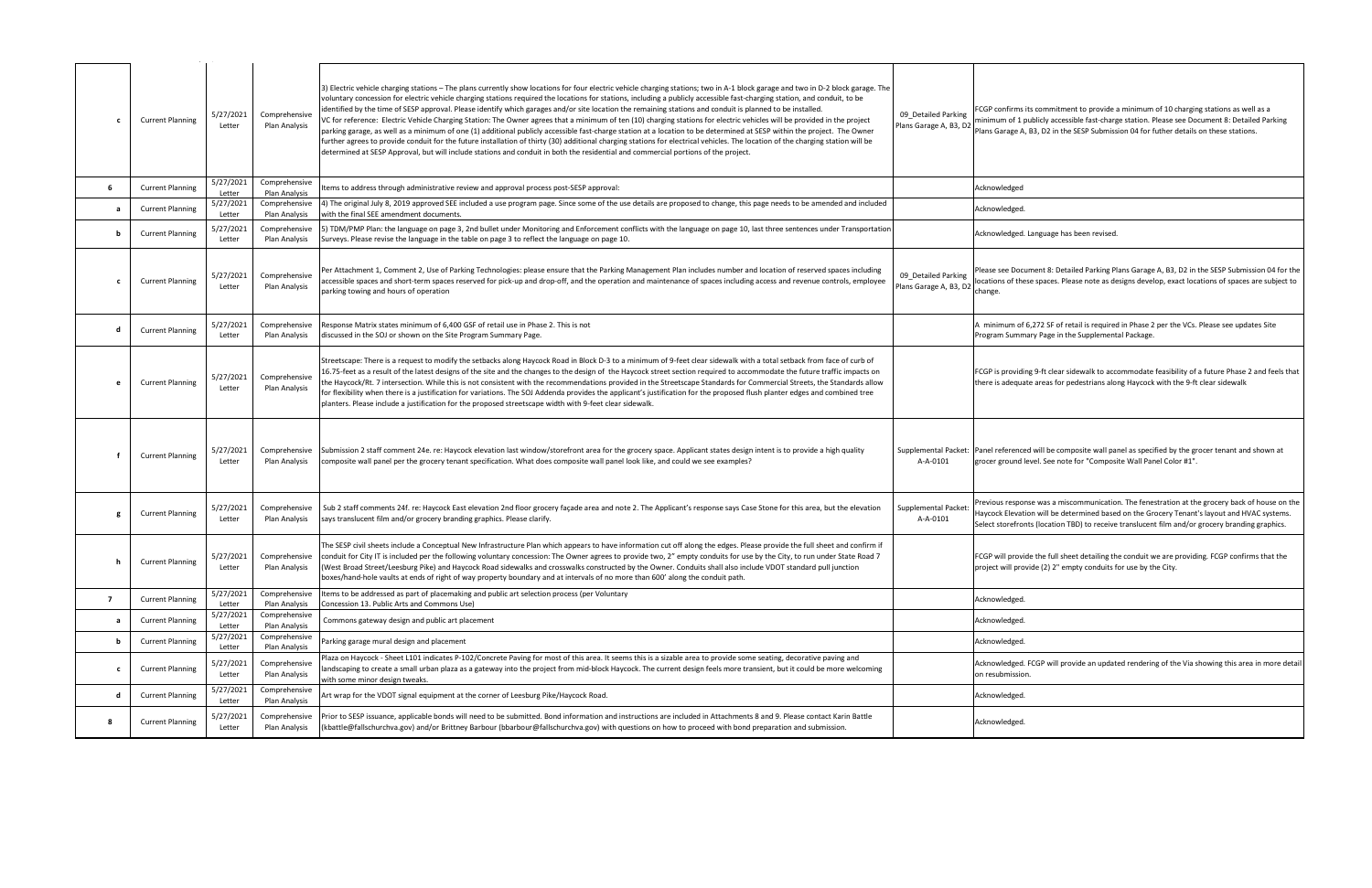|                         |                               |           |                      | Parking and Shared Parking Analysis - The Site Program Summary and Off-street Parking Tabulations prepared by Torti Gallas include a shared parking analysis for the<br>econfigured parking. The reduced parking ratios reflect the goal of greater shared parking and the reductions from the parking regulations seem appropriate for a shared<br>parking situation at a mixed-use project.<br>The applicant corrected the typo on the shared parking analysis in the 2nd Submission so it now reflects the Zoning Ordinance percentages for both weekdays and                                                                                                                                                                                                                      |                    | Acknowledged.<br>Acknowledged.                                                                                                                  |
|-------------------------|-------------------------------|-----------|----------------------|---------------------------------------------------------------------------------------------------------------------------------------------------------------------------------------------------------------------------------------------------------------------------------------------------------------------------------------------------------------------------------------------------------------------------------------------------------------------------------------------------------------------------------------------------------------------------------------------------------------------------------------------------------------------------------------------------------------------------------------------------------------------------------------|--------------------|-------------------------------------------------------------------------------------------------------------------------------------------------|
| -1                      | Parking                       | 5/12/2021 | Parking              | weekends. Given proximity to the West Falls Church Metro Station, it may be worth looking at even greater shares/parking reductions for the hotel.                                                                                                                                                                                                                                                                                                                                                                                                                                                                                                                                                                                                                                    |                    |                                                                                                                                                 |
|                         |                               |           |                      | Parking agreements will be required per §48-971 to link parking between ownership entities if any parts of the project are sold per §48-936 out of the partnership at a later                                                                                                                                                                                                                                                                                                                                                                                                                                                                                                                                                                                                         |                    | Acknowledged.                                                                                                                                   |
|                         |                               |           |                      | date.                                                                                                                                                                                                                                                                                                                                                                                                                                                                                                                                                                                                                                                                                                                                                                                 |                    | FCGP confirms use of 42" barrier                                                                                                                |
|                         |                               |           |                      | The use of 42-inch high barriers to keep headlights from intruding on nearby residences is a good plan anticipating a likely comment from adjacent neighbors and the                                                                                                                                                                                                                                                                                                                                                                                                                                                                                                                                                                                                                  |                    |                                                                                                                                                 |
|                         |                               |           |                      | school.                                                                                                                                                                                                                                                                                                                                                                                                                                                                                                                                                                                                                                                                                                                                                                               |                    |                                                                                                                                                 |
|                         |                               |           |                      |                                                                                                                                                                                                                                                                                                                                                                                                                                                                                                                                                                                                                                                                                                                                                                                       |                    |                                                                                                                                                 |
|                         |                               |           |                      | TDM – As previously noted, the TDM elements look reasonable in terms of the strategies listed by Gorove Slade. Monitoring is supposed to end five years after initial<br>occupancy; given the length of build-out and phased construction, this needs to be looked at in terms of how long it will take to stabilize the overall project. Depending on<br>how the phases are actually constructed and occupied, there should be monitoring of each phase of construction once occupied and it should continue through build-out of<br>the entire project and for probably five years after. Perhaps they could agree to fund monitoring studies for those out years as there are multiple developers and some<br>pieces could be sold off by the time the entire project is finished. |                    | FCGP agrees that monitoring after<br>of the project. Thus, FCGP is willi<br>of each phase of the project. Occ                                   |
| $\overline{2}$          | Parking                       |           |                      | SESP VC #11, Transportation Demand Management and Parking Management Plan, notes that the developer will meet City standards in effect at the time of the SESP                                                                                                                                                                                                                                                                                                                                                                                                                                                                                                                                                                                                                        |                    | Acknowledged.                                                                                                                                   |
|                         |                               |           |                      | approval, however, given the scale of this project and the mix of uses, there may be opportunities to go beyond these standards and improve parking efficiency and use.                                                                                                                                                                                                                                                                                                                                                                                                                                                                                                                                                                                                               |                    |                                                                                                                                                 |
|                         |                               |           |                      | Jse of Parking Technologies – The developer indicated in the 3rd Submission cover memo that they will be working on the parking management plan strategies during SESP<br>approval process. The details listed—number and location of parking spaces allocated for or shared between uses in the building, number and location of reserved spaces<br>ncluding accessible spaces and short-term spaces reserved for pick-up and drop-off, and the operation and maintenance of spaces including access and revenue controls,<br>employee parking towing and hours of operation—are exactly the information needed to ensure smooth operation.                                                                                                                                          |                    | Acknowledged. A Parking Manag                                                                                                                   |
|                         |                               |           |                      | Parking Management Plan - The plan mentions "Reserved parking" which seems to be for residents, and should be unbundled from rent.                                                                                                                                                                                                                                                                                                                                                                                                                                                                                                                                                                                                                                                    |                    |                                                                                                                                                 |
| -3                      | Parking                       |           |                      | In draft SEE VC 15, the developer has indicated that construction worker parking will be approved by the City Manager before permits for demolition or building and will<br>include "sufficient parking or other transportation services."                                                                                                                                                                                                                                                                                                                                                                                                                                                                                                                                            |                    | Confirmed that parking will be ur                                                                                                               |
|                         |                               |           |                      | Construction worker parking will be important throughout the project buildout and should be provided for each phase of construction.                                                                                                                                                                                                                                                                                                                                                                                                                                                                                                                                                                                                                                                  |                    | Acknowledged.                                                                                                                                   |
| 4                       | Parking                       |           |                      | Circulation and on-street parking continue to improve with each submission. The issues around management of delivery trucks, car share drop-off and food delivery should<br>be discussed further at the site plan approval stage. The developer has made some changes to address delivery trucks, etc. being an issue through better street widths and<br>locations for short-term drop-off, but it will ultimately depend on on-site management to ensure that this is not an issue.                                                                                                                                                                                                                                                                                                 |                    | Acknowledged.                                                                                                                                   |
| -5                      | Parking                       |           |                      | Bicycle Parking proposed on the Site Program Summary meets the Zoning Ordinance requirements but should be noted as loops (each loop is two bike parking spaces) and<br>rounded up.                                                                                                                                                                                                                                                                                                                                                                                                                                                                                                                                                                                                   |                    | FCGP has been counting bicycle p<br>different types of bike parking inf<br>Thus, FCGP would like to continu<br>we feel that we are providing mo |
| 6                       | Parking                       |           |                      | The changes are generally responsive to the previous comments except as noted above.                                                                                                                                                                                                                                                                                                                                                                                                                                                                                                                                                                                                                                                                                                  |                    | Acknowledged.                                                                                                                                   |
| $\mathbf{1}$            | Urban Design Review 5/14/2021 |           | <b>Bike Path</b>     | Path U-Turn Question: The South East Corner perspective (Buildings B Architecture pg. 2of 19), at the corner of Lane 2 and Common's drive shows the green bike path loop<br>around the park. Concept Rendering Views, pg. 1 of 4, and the plan sheets do not show this path. Clarification on whether perspective turnaround is what is planned.                                                                                                                                                                                                                                                                                                                                                                                                                                      |                    | Rendering streetscape was outda                                                                                                                 |
| $\overline{\mathbf{2}}$ | Urban Design Review           | 5/15/2021 | <b>Bike Path</b>     | Mustang Alley: Recommend continuation of bike lane striping across Mustang Alley to connect to perpendicular bike lane. Can use green dashing to denote. Figure 1                                                                                                                                                                                                                                                                                                                                                                                                                                                                                                                                                                                                                     |                    | <b>Crosswalks across Mustang Alley</b>                                                                                                          |
| - 3                     | Urban Design Review 5/16/2021 |           | Streetscape          | Public Seating: The Placemaking Plan highlights excellent primary and secondary seating options and these ideas should be incorporated into future plans.<br>Primary: benches, swings, moveable chairs seating walls<br>Secondary: stormwater gardens, artwork                                                                                                                                                                                                                                                                                                                                                                                                                                                                                                                        |                    | Acknowledged.                                                                                                                                   |
| -4                      | Urban Design Review           | 5/19/2021 | Streetscape          | General Recommendation: Don't be afraid to be bold in design decisions regarding placemaking. Lots of great research and ideas which if applied will create a project which<br>can be easily distinguished and unique.                                                                                                                                                                                                                                                                                                                                                                                                                                                                                                                                                                |                    | Acknowledged.                                                                                                                                   |
| -5                      | Urban Design Review           |           | Applicant            | Responses (Urban #2 Raising Street B: Concerns a flush alley street will provide too much flooding into Commons Drive. Sunken and covered drains are a potential solution. Figure 2                                                                                                                                                                                                                                                                                                                                                                                                                                                                                                                                                                                                   |                    | We continue to have concerns th<br>ponding adjacent to the building                                                                             |
| 1                       | <b>DPW</b>                    | 5/14/2021 | Design)<br>Sheet 410 | Sheet 410- The stop bars are missing at RI/RO Alley and Commons Drive at their intersections with Leesburg Pike.                                                                                                                                                                                                                                                                                                                                                                                                                                                                                                                                                                                                                                                                      | $C-0410$           | The stop bar has been added.                                                                                                                    |
| $\overline{2}$          | <b>DPW</b>                    | 5/14/2021 | <b>Striping Plan</b> | Striping Plan-Revise pavement markings along Haycock Road and Leesburg Pike to show turn arrows, minimum solid line, dotted taper and drop lane markings following                                                                                                                                                                                                                                                                                                                                                                                                                                                                                                                                                                                                                    | C-0410, C-0413     | The striping plan has been revise                                                                                                               |
| $\overline{\mathbf{3}}$ | <b>DPW</b>                    | 5/14/2021 | <b>Striping Plan</b> | VDOT standards.<br>Striping Plan- Provide dimensions for turn arrows from stop bar.                                                                                                                                                                                                                                                                                                                                                                                                                                                                                                                                                                                                                                                                                                   | C-0410, C-0413     | separate review and will be revie<br>The dimensions have been added                                                                             |
| 4                       | <b>DPW</b>                    | 5/14/2021 | <b>Striping Plan</b> | Striping Plan - Provide dimensions and spacing for bike lane symbols and sparrows.                                                                                                                                                                                                                                                                                                                                                                                                                                                                                                                                                                                                                                                                                                    | C-0411, C-0412, C- | The dimensions have been added                                                                                                                  |
| - 5                     | <b>DPW</b>                    | 5/14/2021 | Sheet 411            | Sheet 411- Revise the continental striping at Mustang and Street A to present fixed width striping across the road instead of variable width.                                                                                                                                                                                                                                                                                                                                                                                                                                                                                                                                                                                                                                         | 0413<br>$C-0411$   | The striping has been revised.                                                                                                                  |
| 6                       | <b>DPW</b>                    | 5/14/2021 | Sheet 413            | Sheet 413- show the bike lane symbols adjacent to Mustang Alley on shared use path between Haycock Road and the access road near #7054 Haycock.                                                                                                                                                                                                                                                                                                                                                                                                                                                                                                                                                                                                                                       | $C-0413$           | As discussed, the bike lane symbo                                                                                                               |
| $\overline{7}$          |                               | 5/14/2021 | Sheet 415            |                                                                                                                                                                                                                                                                                                                                                                                                                                                                                                                                                                                                                                                                                                                                                                                       |                    | cause confusion since it is not a d                                                                                                             |
|                         | <b>DPW</b>                    |           |                      | Sheet 0415- Auto turn from Mustang Ally to Alley 1 encroached into pedestrian ramp at this intersection.                                                                                                                                                                                                                                                                                                                                                                                                                                                                                                                                                                                                                                                                              | C-0415             | As discussed, the truncated dome                                                                                                                |

firms use of 42" barriers at parking garages.

ees that monitoring after each phase makes sense to adequately understand the impact ject. Thus, FCGP is willing to agree to monitor traffic for two years following occupancy hase of the project. Occupancy will be considered one year after delivery of the phase.

dged. A Parking Management Plan is included in this fourth submission.

I that parking will be unbundled from rent.

been counting bicycle parking by the number of spaces instead of "loops" as there are be types of bike parking infrastructure that accommodate a different number of spaces. P would like to continue noting the number of spaces of bicycle parking. Additionally, so hat we are providing more clarity on the bicycle parking planned by r

streetscape was outdated. The bike path does not loop around the park.

s across Mustang Alley are striped with white and green dashing.

iue to have concerns that the drains if clogged on a flush alley will create water depth  $/$ djacent to the building without a curb situation

ng plan has been revised. Please note that the striping along Route 7 will be under eview and will be reviewed by VDOT under a Fairfax County site plan.

nsions have been added

ed, the bike lane symbols have been removed from the shared use path so as not to fusion since it is not a dedicated bicycle lane.

ed, the truncated domes have been pulled back from the truck path.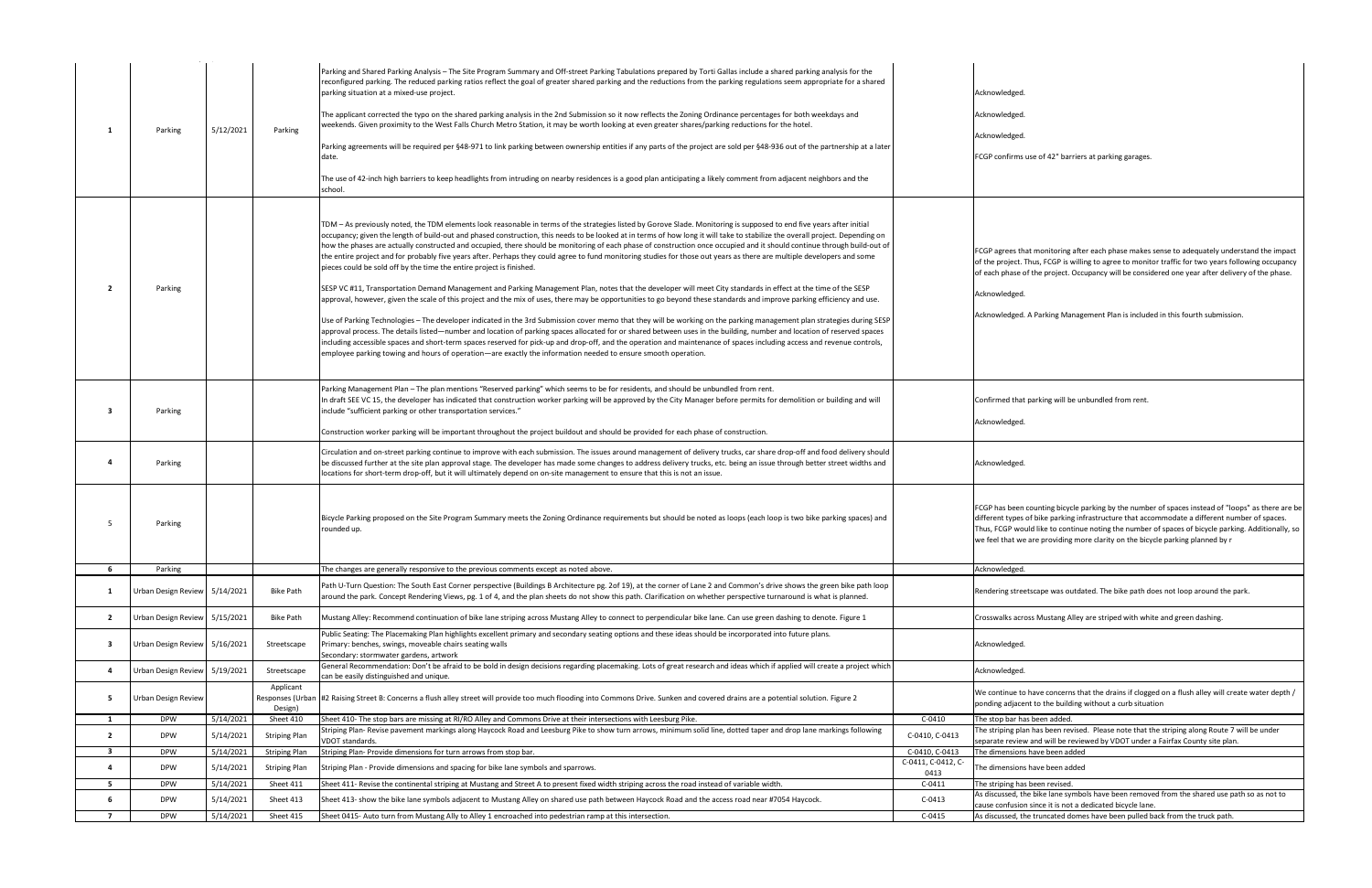|                                | Environmental<br>Sustainability        |           | 2/17/2021 Climate Adaptatio         | remain concerned about how use of the site will be affected by the higher temperatures and longer heatwaves already occurring and predicted to increase in the future in<br>our region. This area of the City is already exhibits a strong urban heat island effect (see NVRC's Climate Resilience Dashboard). Analysis of future climate model data<br>performed by MARISA (NOAA's Mid-Atlantic Regional Integrated Sciences and Assessments team) shows that our area is projected to see increases in the number of days<br>with nighttime low temperatures above 70°F, from an average of fewer than 30 days now to more than 64 days within the next thirty years. High nighttime temperatures<br>limit street and sidewalk cooling, and can lead to further increases in daytime<br>temperatures. Careful selection of materials for walls and paving, and the provision of shading on balconies, rooftop amenity areas, on the Commons, and for streetside<br>cafes and other outdoor furniture will be essential to achieve a comfortable outdoor environment that can sustain the activation envisioned for this project. Building<br>energy efficiency, including window shading, effective insulation and high-efficiency HVAC equipment should remain a very high priority as design work continues.                                  |                                               | Acknowledged.                                                                                                                                                                                                                                                                                                                                                                                                                                                                                                                                                                                                                                                                                                                                               |
|--------------------------------|----------------------------------------|-----------|-------------------------------------|---------------------------------------------------------------------------------------------------------------------------------------------------------------------------------------------------------------------------------------------------------------------------------------------------------------------------------------------------------------------------------------------------------------------------------------------------------------------------------------------------------------------------------------------------------------------------------------------------------------------------------------------------------------------------------------------------------------------------------------------------------------------------------------------------------------------------------------------------------------------------------------------------------------------------------------------------------------------------------------------------------------------------------------------------------------------------------------------------------------------------------------------------------------------------------------------------------------------------------------------------------------------------------------------------------------------------------------------------|-----------------------------------------------|-------------------------------------------------------------------------------------------------------------------------------------------------------------------------------------------------------------------------------------------------------------------------------------------------------------------------------------------------------------------------------------------------------------------------------------------------------------------------------------------------------------------------------------------------------------------------------------------------------------------------------------------------------------------------------------------------------------------------------------------------------------|
| 2                              | Environmental<br>Sustainability        |           | <b>Electric Vehicle</b><br>Charging | The adoption of electric vehicles is progressing rapidly, supported by changes in federal and state legislation, and commitments by multiple auto manufacturers to phase<br>out internal combustion passenger vehicles. New development in the City needs to be ready to accommodate the anticipated demand for electric vehicle charging<br>Installation of charging infrastructure in existing multifamily buildings, where the need was not originally anticipated and prepared for, can involve expenses and physical<br>challenges to install additional electrical capacity, panels, conduit and wiring, and legal expenses in determining easements and owners' rights within condo buildings.<br>Analysis by the Energy Transition Subcommittee of the Environmental Sustainability Council indicates that by 2035, 50% of all vehicles housed in the City could be plug-in<br>electric vehicles (EVs). The proposed 11 charging stations, even with conduit for 30 more, may well prove inadequate. Fast-charging on the street may be relatively easy to<br>add, as asserted in the response to comments, but the ability to add charging stations to indoor parking structures needs careful consideration and planning. I would<br>appreciate some insight into the development team's thinking on this issue as planning progresses. |                                               | As technology is rapidly changing, FCGP is sufficiently future proofed based on what we know<br>today. The project will be able to adapt as the market demand increases.                                                                                                                                                                                                                                                                                                                                                                                                                                                                                                                                                                                    |
| -1                             | Department of<br><b>Human Services</b> | 5/14/2021 | Senior Housing                      | The City values the seven Affordable Dwelling Unit (ADU) Independent Living (IL) units at \$5.6M.                                                                                                                                                                                                                                                                                                                                                                                                                                                                                                                                                                                                                                                                                                                                                                                                                                                                                                                                                                                                                                                                                                                                                                                                                                                 |                                               | FCGP, the Senior Housing developer and The City continue to have ongoing dialogue about this<br>topic. These comments are being addressed separately.                                                                                                                                                                                                                                                                                                                                                                                                                                                                                                                                                                                                       |
| $\overline{2}$                 | Department of<br>Human Services        | 5/15/2021 | Senior Housing                      | The value is derived from discounting the delta between an average \$4,000 market rent (less \$3,500 in services provided by the owner) and the current ADU rents of<br>\$1,134 and \$1,323 for studios and one bedrooms, respectively, targeted to households making up to 60% of Area Median Income (AMI) over a period of 30 years at a 4.5%<br>discount rate.                                                                                                                                                                                                                                                                                                                                                                                                                                                                                                                                                                                                                                                                                                                                                                                                                                                                                                                                                                                 |                                               | FCGP, the Senior Housing developer and The City continue to have ongoing dialogue about this<br>topic. These comments are being addressed separately.                                                                                                                                                                                                                                                                                                                                                                                                                                                                                                                                                                                                       |
| 3                              | Department of<br><b>Human Services</b> | 5/16/2021 | Senior Housing                      | The City will give back all seven units (3 studios and 4 one-bedrooms), valued at \$5.6M, in exchange for the following:                                                                                                                                                                                                                                                                                                                                                                                                                                                                                                                                                                                                                                                                                                                                                                                                                                                                                                                                                                                                                                                                                                                                                                                                                          |                                               | FCGP, the Senior Housing developer and The City continue to have ongoing dialogue about this<br>topic. These comments are being addressed separately.                                                                                                                                                                                                                                                                                                                                                                                                                                                                                                                                                                                                       |
| a                              | Department of<br><b>Human Services</b> | 5/17/2021 | Senior Housing                      | 2 units (type variable based on conditions) that are perpetually available to City of Falls Church residents making at or below 60% of AMI.                                                                                                                                                                                                                                                                                                                                                                                                                                                                                                                                                                                                                                                                                                                                                                                                                                                                                                                                                                                                                                                                                                                                                                                                       |                                               | FCGP, the Senior Housing developer and The City continue to have ongoing dialogue about this<br>topic. These comments are being addressed separately.                                                                                                                                                                                                                                                                                                                                                                                                                                                                                                                                                                                                       |
| b                              | Department of<br><b>Human Services</b> | 5/18/2021 | Senior Housing                      | A City of Falls Church resident meeting the income requirement can enter into the development at any point in the continuum of care (IL, assisted, memory care) and stay<br>there until he/she/they decide to leave or pass on.                                                                                                                                                                                                                                                                                                                                                                                                                                                                                                                                                                                                                                                                                                                                                                                                                                                                                                                                                                                                                                                                                                                   |                                               | FCGP, the Senior Housing developer and The City continue to have ongoing dialogue about this<br>topic. These comments are being addressed separately.                                                                                                                                                                                                                                                                                                                                                                                                                                                                                                                                                                                                       |
| c                              | Department of                          | 5/19/2021 | Senior Housing                      | A City of Falls Church resident in IL will pay the applicable ADU rent based on 60% of AMI. A City of Falls Church resident occupying the assisted or memory care                                                                                                                                                                                                                                                                                                                                                                                                                                                                                                                                                                                                                                                                                                                                                                                                                                                                                                                                                                                                                                                                                                                                                                                 |                                               | FCGP, the Senior Housing developer and The City continue to have ongoing dialogue about this                                                                                                                                                                                                                                                                                                                                                                                                                                                                                                                                                                                                                                                                |
| d                              | <b>Human Services</b><br>Department of | 5/20/2021 | Senior Housing                      | components will pay 80% of their income minus health care costs<br>All services will be included. At no time will City of Falls Church residents encounter any disparity in service between themselves and market-rate occupants of the property.                                                                                                                                                                                                                                                                                                                                                                                                                                                                                                                                                                                                                                                                                                                                                                                                                                                                                                                                                                                                                                                                                                 |                                               | topic. These comments are being addressed separately.<br>FCGP, the Senior Housing developer and The City continue to have ongoing dialogue about this                                                                                                                                                                                                                                                                                                                                                                                                                                                                                                                                                                                                       |
|                                | <b>Human Services</b><br>Department of |           |                                     |                                                                                                                                                                                                                                                                                                                                                                                                                                                                                                                                                                                                                                                                                                                                                                                                                                                                                                                                                                                                                                                                                                                                                                                                                                                                                                                                                   |                                               | topic. These comments are being addressed separately.<br>FCGP, the Senior Housing developer and The City continue to have ongoing dialogue about this                                                                                                                                                                                                                                                                                                                                                                                                                                                                                                                                                                                                       |
| e                              | <b>Human Services</b><br>Department of | 5/21/2021 | Senior Housing                      | The City requires a \$78k subsidy annually, escalating at 3%, for additional senior affordability initiatives.<br>The city estimates the real estate value of the units at \$1.6M and the value of the services subsidy at \$2.1M, and the value of the subsidy at \$1.9M, equaling the total                                                                                                                                                                                                                                                                                                                                                                                                                                                                                                                                                                                                                                                                                                                                                                                                                                                                                                                                                                                                                                                     |                                               | topic. These comments are being addressed separately.<br>FCGP, the Senior Housing developer and The City continue to have ongoing dialogue about this                                                                                                                                                                                                                                                                                                                                                                                                                                                                                                                                                                                                       |
| 4                              | <b>Human Services</b>                  | 5/22/2021 | Senior Housing                      | \$5.6M value of the units it is granting back to the owner. See summary methodology below.                                                                                                                                                                                                                                                                                                                                                                                                                                                                                                                                                                                                                                                                                                                                                                                                                                                                                                                                                                                                                                                                                                                                                                                                                                                        |                                               | topic. These comments are being addressed separately.                                                                                                                                                                                                                                                                                                                                                                                                                                                                                                                                                                                                                                                                                                       |
| 1                              | <b>City Arborist</b>                   | 5/21/2021 | Planters                            | I am happy to see multi tree planters for Haycock and Route 7, they will improve the pedestrian experience!                                                                                                                                                                                                                                                                                                                                                                                                                                                                                                                                                                                                                                                                                                                                                                                                                                                                                                                                                                                                                                                                                                                                                                                                                                       |                                               | Acknowledged.                                                                                                                                                                                                                                                                                                                                                                                                                                                                                                                                                                                                                                                                                                                                               |
| 2                              | City Arborist                          | 5/21/2021 | Planters                            | From a maintenance perspective the flush planters will not be sustainable. Water flowing into the streetscape planters during heavy rain events will wash out the mulch<br>and soil into our storm water system which requires DPW to clean the pipes more frequently. There is no storm water benefit claimed on this project regarding the flush<br>planters and the minimal soil volume will not substantially change the volume of water entering the storm system unless they are designed collect water. Additionally, any<br>deicing chemicals applied to the sidewalks in winter will be washed into the planters after snow events which will change the pH of the soil and adversely affecting the<br>health of the trees, shrubs, and plants. The edged planters will prevent many of these issues and also reduce the amount to salt thrown in to the tree pits from route 7<br>which adversely affects the health of the trees, shrubs, and plants.                                                                                                                                                                                                                                                                                                                                                                                  |                                               | The Falls Church streetscape standards allow for flush planters, which is why FCGP is employing<br>them on the site. Furthermore, FCGP believes the flush planters to actually better allow storm<br>water to flow into the planters, which facilitates better percolation / permeability and makes the<br>sidewalks more environmentally sustainable. Additionally, if planters were curbed, with the sloped<br>conditions of our streetscapes, the water would flow away from the buildings and then it would<br>follow the sidewalk in a downhill direction until it would hit the raised curb planters. We do not<br>believe that this is an ideal pedestrian condition as the raised curbs will impeded storm water from<br>entering the curb- gutter. |
| $\mathbf{1}$                   | Fairfax Water                          |           | Sheet C-0403                        | See Staff Letter pdf pages 19-27                                                                                                                                                                                                                                                                                                                                                                                                                                                                                                                                                                                                                                                                                                                                                                                                                                                                                                                                                                                                                                                                                                                                                                                                                                                                                                                  | Sheet C-0403                                  | See referenced Sheets                                                                                                                                                                                                                                                                                                                                                                                                                                                                                                                                                                                                                                                                                                                                       |
| $\overline{2}$<br>$\mathbf{3}$ | Fairfax Water<br>Fairfax Water         |           | Sheet C-0404<br>Sheet C-0405        | See Staff Letter pdf pages 19-27<br>See Staff Letter pdf pages 19-27                                                                                                                                                                                                                                                                                                                                                                                                                                                                                                                                                                                                                                                                                                                                                                                                                                                                                                                                                                                                                                                                                                                                                                                                                                                                              | Sheet C-0404<br>Sheet C-0405                  | See referenced Sheets<br>See referenced Sheets                                                                                                                                                                                                                                                                                                                                                                                                                                                                                                                                                                                                                                                                                                              |
| 4                              | Fairfax Water                          |           | Sheet C-0503                        | See Staff Letter pdf pages 19-27                                                                                                                                                                                                                                                                                                                                                                                                                                                                                                                                                                                                                                                                                                                                                                                                                                                                                                                                                                                                                                                                                                                                                                                                                                                                                                                  | Sheet C-0503                                  | See referenced Sheets                                                                                                                                                                                                                                                                                                                                                                                                                                                                                                                                                                                                                                                                                                                                       |
| 5                              | Fairfax Water                          |           | Sheet C-0505                        | See Staff Letter pdf pages 19-27                                                                                                                                                                                                                                                                                                                                                                                                                                                                                                                                                                                                                                                                                                                                                                                                                                                                                                                                                                                                                                                                                                                                                                                                                                                                                                                  | Sheet C-0505                                  | See referenced Sheets                                                                                                                                                                                                                                                                                                                                                                                                                                                                                                                                                                                                                                                                                                                                       |
| 6                              | Fairfax Water                          |           | Sheet C-0802                        | See Staff Letter pdf pages 19-27                                                                                                                                                                                                                                                                                                                                                                                                                                                                                                                                                                                                                                                                                                                                                                                                                                                                                                                                                                                                                                                                                                                                                                                                                                                                                                                  | Sheet C-0802                                  | See referenced Sheets                                                                                                                                                                                                                                                                                                                                                                                                                                                                                                                                                                                                                                                                                                                                       |
| $\overline{7}$<br>8            | Fairfax Water                          |           | Sheet C-1001                        | See Staff Letter pdf pages 19-27                                                                                                                                                                                                                                                                                                                                                                                                                                                                                                                                                                                                                                                                                                                                                                                                                                                                                                                                                                                                                                                                                                                                                                                                                                                                                                                  | Sheet C-1001                                  | See referenced Sheets                                                                                                                                                                                                                                                                                                                                                                                                                                                                                                                                                                                                                                                                                                                                       |
| 9                              | Fairfax Water<br>Fairfax Water         |           | Sheet 1002<br>Sheet C-1004          | See Staff Letter pdf pages 19-27<br>See Staff Letter pdf pages 19-27                                                                                                                                                                                                                                                                                                                                                                                                                                                                                                                                                                                                                                                                                                                                                                                                                                                                                                                                                                                                                                                                                                                                                                                                                                                                              | Sheet 1002<br>Sheet C-1004                    | See referenced Sheets<br>See referenced Sheets                                                                                                                                                                                                                                                                                                                                                                                                                                                                                                                                                                                                                                                                                                              |
| $\mathbf{1}$                   | <b>Bonding Form</b>                    |           |                                     | See Staff Letter pdf pgs. 28-32                                                                                                                                                                                                                                                                                                                                                                                                                                                                                                                                                                                                                                                                                                                                                                                                                                                                                                                                                                                                                                                                                                                                                                                                                                                                                                                   |                                               | Acknowledged.                                                                                                                                                                                                                                                                                                                                                                                                                                                                                                                                                                                                                                                                                                                                               |
| 1                              | <b>Staff Comments July</b><br>1, 2021  |           |                                     | 7/1/2021 General Comments Finalize negotiations with City staff on the affordable dwelling unit program, including the senior housing component.                                                                                                                                                                                                                                                                                                                                                                                                                                                                                                                                                                                                                                                                                                                                                                                                                                                                                                                                                                                                                                                                                                                                                                                                  |                                               | FCGP, the Senior Housing developer and The City continue to have ongoing dialogue about this<br>topic. These comments are being addressed separately.                                                                                                                                                                                                                                                                                                                                                                                                                                                                                                                                                                                                       |
| $\overline{2}$                 | <b>Staff Comments July</b><br>1, 2021  |           | 7/1/2021 General Comments           | Confirm the parking needs of the senior housing provider and describe how that compares to the parking provided in the Off-Street Parking Tabulations (page 21 of SESP<br>Submission 03: Supplemental Packet). If more parking is desired by the senior housing provider for operational purposes, describe how will it be dedicated and/or shared<br>with the other uses in parking garages on-site. Parking agreements may be required per §48-971 to link parking between ownership entities if any parts of the project are<br>sold per §48-936 out of the partnership at a later date.                                                                                                                                                                                                                                                                                                                                                                                                                                                                                                                                                                                                                                                                                                                                                       | 09_Detailed Parking<br>Plans Garage A, B3, D2 | The parking demand remains the same as it was with the last senior housing provider. Please see<br>Document 8: Detailed Parking Plans Garage A, B3, D2 in the SESP Submission 04 for the locations<br>of these spaces. Please note as designs develop, exact locations of spaces are subject to change.                                                                                                                                                                                                                                                                                                                                                                                                                                                     |
| 3                              | <b>Staff Comments July</b><br>1, 2021  |           | 7/1/2021 General Comments           | Per Sec. 48-488(b), the granting of an amendment to the SEE for the additional square footage does not permit the construction of the senior housing building. A SESP<br>submission for the senior housing building will be required per Sec. 48-488(b)(3), and as noted in the current SESP application materials.                                                                                                                                                                                                                                                                                                                                                                                                                                                                                                                                                                                                                                                                                                                                                                                                                                                                                                                                                                                                                               |                                               | Acknowledged                                                                                                                                                                                                                                                                                                                                                                                                                                                                                                                                                                                                                                                                                                                                                |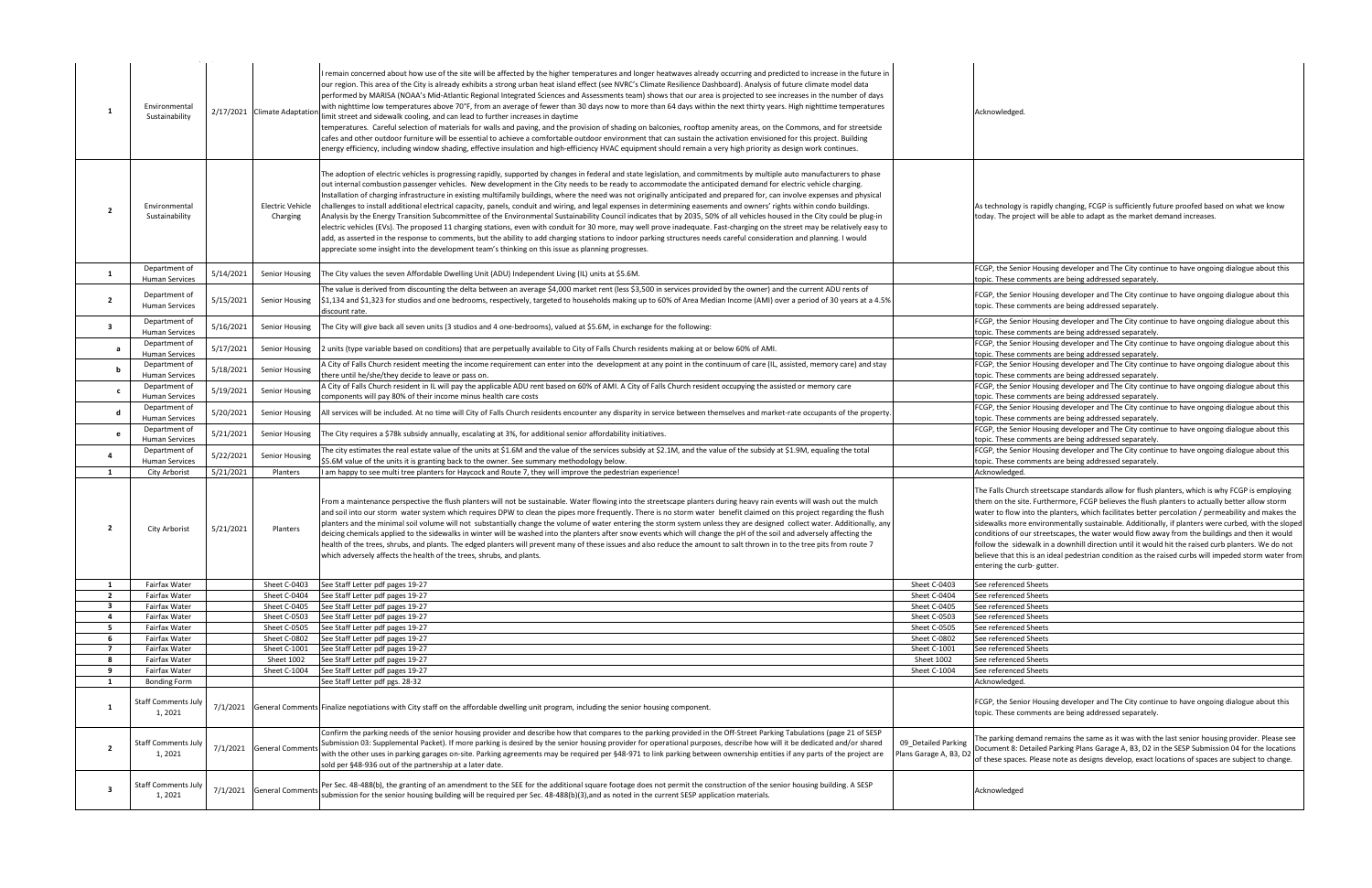|                | <b>Staff Comments July</b><br>1, 2021                                                                      | 7/1/2021  | <b>General Comments</b>                   | For the full 4th submission, please ensure that the program summary figures are<br>consistent between the following documents:<br>a. SEE Amendment Sheets, Phasing Plan and Program Summary, page 12<br>b. SESP Supplemental Packet, Site Program Summary, page 18<br>c. Civil Sheet, page C-0202<br>d. Fiscal Impact Analysis Input Data Sheet                                                                                                                                                                                                                                                                                                                                                                                                                                                                                                                                                                                                                            |                                                                                 | Acknowledged                                                            |
|----------------|------------------------------------------------------------------------------------------------------------|-----------|-------------------------------------------|----------------------------------------------------------------------------------------------------------------------------------------------------------------------------------------------------------------------------------------------------------------------------------------------------------------------------------------------------------------------------------------------------------------------------------------------------------------------------------------------------------------------------------------------------------------------------------------------------------------------------------------------------------------------------------------------------------------------------------------------------------------------------------------------------------------------------------------------------------------------------------------------------------------------------------------------------------------------------|---------------------------------------------------------------------------------|-------------------------------------------------------------------------|
| 1              | Public Works                                                                                               | 6/25/2021 | Stormwater<br>Management                  | f Land Disturbance Area exceeds 1 Acre. Registration Statement, Stormwater Pollution Prevention Plan (SWPPP), Approved Erosion & Sediment Control Plan and Approved<br>Stormwater Management Plan required. This may have<br>already been submitted.                                                                                                                                                                                                                                                                                                                                                                                                                                                                                                                                                                                                                                                                                                                       |                                                                                 | Acknowledged                                                            |
| $\overline{2}$ | Public Works                                                                                               | 6/25/2021 | Stormwater<br>Management                  | If Land Disturbance Area does increase impervious cover over pre-development conditions. Increased impervious area cannot exceed 0.41 lbs/acre/yr of phosphorus<br>discharge and on the remainder of the site phosphorus must be reduced by 20% below pre-development phosphorus load.                                                                                                                                                                                                                                                                                                                                                                                                                                                                                                                                                                                                                                                                                     | C-0703 -<br>C-0704                                                              | Acknowledged ·<br>well as going be                                      |
| $\mathbf{3}$   | Public Works                                                                                               | 6/25/2021 | Stormwater<br>Management                  | Has construction already started?                                                                                                                                                                                                                                                                                                                                                                                                                                                                                                                                                                                                                                                                                                                                                                                                                                                                                                                                          |                                                                                 | No, constructio                                                         |
|                | Public Works                                                                                               | 6/25/2021 | Stormwater<br>Management                  | Capacity analysis required for connections to City Sanitary sewer system. Analysis to include sanitary water flow<br>from increase square footage in block D1                                                                                                                                                                                                                                                                                                                                                                                                                                                                                                                                                                                                                                                                                                                                                                                                              |                                                                                 | It is our underst<br>analysis when d<br>With the analys                 |
| 5              | <b>Public Works</b>                                                                                        | 6/25/2021 | Stormwater<br>Management                  | Are extensive green roof practices being considered to reduce runoff and pollutant load from rooftop impervious<br>surfaces?                                                                                                                                                                                                                                                                                                                                                                                                                                                                                                                                                                                                                                                                                                                                                                                                                                               |                                                                                 | Extensive (and i<br>and pollution. S                                    |
| 6              | <b>Public Works</b>                                                                                        | 6/25/2021 | Stormwater<br>Management                  | Are permeable pavers being considered for sidewalk areas surrounding the building?                                                                                                                                                                                                                                                                                                                                                                                                                                                                                                                                                                                                                                                                                                                                                                                                                                                                                         |                                                                                 | Permeable pave<br>sidewalks surro<br>permeable pave                     |
| 1              | ESC Energy Transition<br>Subcommittee (ETS)<br>and Environmental<br><b>Sustainability Council</b><br>(ESC) | 6/2/2021  | EV charging                               | In adopting Chapter 5 of the Comprehensive Plan, Environment for Everyone, our community agreed to pursue a strategy of reducing the use of fossil fuels in the City,<br>especially in transportation, by creating infrastructure for electric vehicle charging, and supporting and promoting the use of electric cars. At the request of members of City<br>Council, the ESC Energy Transition Subcommittee would like to offer the following recommendations pertaining to electric vehicle (EV) charging infrastructure in future<br>major developments in the City of Falls Church:<br>1) Developers should install at least level 2 EV charging stations in 5% of all parking spaces included in the proposed project; and<br>2) Developers should plan for future expansion of EV charging station requirements to at least 50% of the parking spaces in the building. This plan should be submitted to<br>the City as part of its Special Exception review process. |                                                                                 | FCGP recognize<br>a minimum reqi<br>the demand.                         |
| $\mathbf{1}$   | Zoning Administrator                                                                                       |           |                                           | 6/25/2021 General Comments There are no Zoning defects in this plan that would prevent having it reviewed by staff.                                                                                                                                                                                                                                                                                                                                                                                                                                                                                                                                                                                                                                                                                                                                                                                                                                                        |                                                                                 | Acknowledged.                                                           |
| $\overline{2}$ | Zoning Administrator                                                                                       |           | 6/25/2021 General Comments lighting, etc. | Begin developing a methodology for site and infrastructure maintenance. That is, identify common areas, private property, which entity owns and maintains pavement,                                                                                                                                                                                                                                                                                                                                                                                                                                                                                                                                                                                                                                                                                                                                                                                                        |                                                                                 | FCGP has starte<br>maintenance co                                       |
|                |                                                                                                            |           |                                           | Zoning Administrator   6/25/2021 General Comments Confirm there are no vision obstructions at every intersection, including vehicle intersections and garage exits. These are typically caused by landscaping and tree locatio                                                                                                                                                                                                                                                                                                                                                                                                                                                                                                                                                                                                                                                                                                                                             |                                                                                 | Confirmed.                                                              |
| 4              | Zoning Administrator                                                                                       |           |                                           | 6/25/2021 General Comments Confirm all above grade transformers are not located along a street frontage; screen exterior transformers from pedestrian view.                                                                                                                                                                                                                                                                                                                                                                                                                                                                                                                                                                                                                                                                                                                                                                                                                |                                                                                 | Confirmed.                                                              |
| - 5            | Zoning Administrator 6/25/2021                                                                             |           | Parking                                   | The applicant is urged to incorporate a "smart" parking system in the garages, whereby<br>open spaces are indicated by color-coded lighting and a count of available spaces.                                                                                                                                                                                                                                                                                                                                                                                                                                                                                                                                                                                                                                                                                                                                                                                               |                                                                                 | FCGP is open to<br>systems; howev<br>Grant, which wa<br>on June 17, 202 |
| 6              | Zoning Administrator 6/25/2021                                                                             |           | Parking                                   | When designing the garages, be aware of the current code requirements for space<br>dimensions and locations of poles and obstructions, and the minimum overhead clearance<br>for waste disposal and delivery vehicles.                                                                                                                                                                                                                                                                                                                                                                                                                                                                                                                                                                                                                                                                                                                                                     |                                                                                 | Acknowledged                                                            |
| $\overline{7}$ | Zoning Administrator                                                                                       | 6/25/2021 | Parking                                   | Separate the retail parking from residential so that they are not shared or mingled.                                                                                                                                                                                                                                                                                                                                                                                                                                                                                                                                                                                                                                                                                                                                                                                                                                                                                       | 09_Detailed Parking   Please see Docu<br>Plans Garage A, B3, D2 locations and m |                                                                         |
| 8              | Zoning Administrator 6/25/2021                                                                             |           | Parking                                   | Provide freight elevators to the residential parking levels to facilitate moving furniture<br>and materials.                                                                                                                                                                                                                                                                                                                                                                                                                                                                                                                                                                                                                                                                                                                                                                                                                                                               |                                                                                 | Freight elevator                                                        |
|                |                                                                                                            |           |                                           |                                                                                                                                                                                                                                                                                                                                                                                                                                                                                                                                                                                                                                                                                                                                                                                                                                                                                                                                                                            |                                                                                 |                                                                         |

edged - the stormwater management designed meets the City and State requirements, as oing beyond to meet the requirements in the Voluntary Concessions.

truction is planned for first half of 2022.

understanding the City (or consultant hired by the City) performed a sanitary capacity when designing the new sanitary system that was just installed adjacent to the project. analysis, our understanding is that the new development was accounted for.

e (and intensive) green roof practices are being use on Buildings A and C to reduce runoff ation. See stormwater management sheets.

le pavers are employed on the main walk of the Commons. Portions of the adjacent s surrounding the buildings are on structure and therefore eliminate the ability for le pavers to be used.

cognizes that there may be an opportunity to expand EV charging capacity as the VCs are am requirement. Individual buildings will be able to provide more chargers depending on and.

s started discussions on project maintenance and has made design decisions based on ance considerations.

pen to incorporating smart technology throughout the site, including smart parking however, any additional smart technology will need to be funded by the Smart Cities hich was the approach discussed during FCGP's meeting with Zak Bradley and Susan Long 17, 2021.

e Document 8: Detailed Parking Plans Garage A, B3, D2 in the SESP Submission 04 for the and more details on the retail and residential parking.

levators are provided in the back of house space by the moving / loading dock.